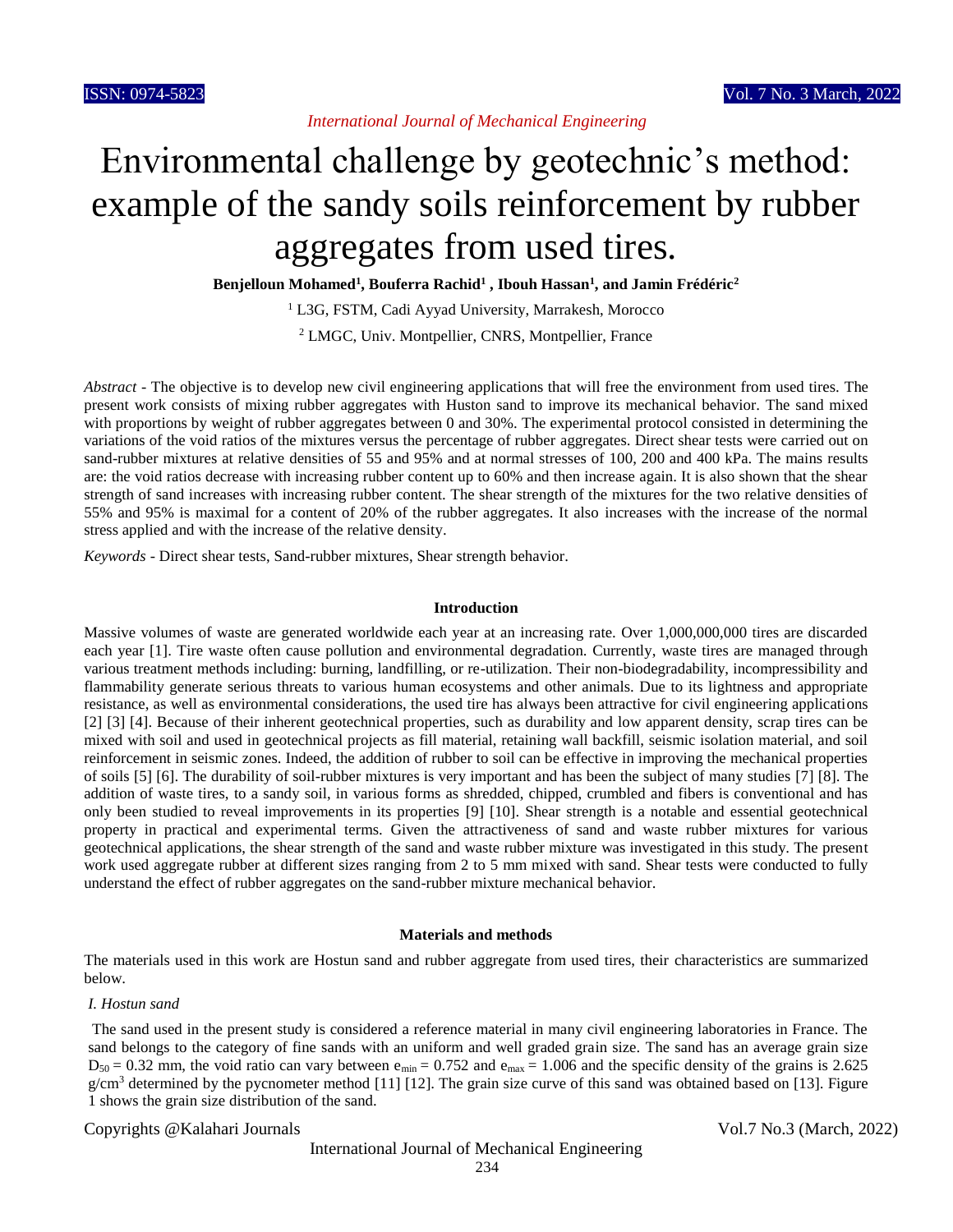# *II. Aggregate Rubber*

The physical characterization of the aggregate rubber samples having different diameters varying from 2 to 5 mm with an average diameter  $D_{50} = 3.35$  mm requires the determination of various parameters such as: the water content, the specific density of the solid grains, the maximum density  $\rho_{dmax}$  (or minimum void ratio and the minimum density  $\rho_{dmin}$  (or maximum void ratio). To determine the water content of the "aggregate rubber" sample, the drying method in an oven was used, according to the experimental standard [14]. The result obtained for the tested sample showed that the water content is around 0.5%. In addition, the determination of the specific density of the solid grains is carried out using the pycnometer method [11] [12]. The result obtained for the sample tested showed that the specific density  $\rho_s$  of the solid grains is 1.129 g/cm3. The determination of the minimum density  $\rho_{dmin}$  and maximum density  $\rho_{dmax}$  of the soils was carried out in accordance with standard [15]. The test consists in implementing materials to be studied in a mold successively in a loose state ( $\rho_{\text{dmin}}$ ) and in a dense state ( $\rho_{\text{dmin}}$ ). The void ratio is calculated by the following

Equations (1) and (2):

| $e_{max} = \rho_s / \rho_{dmin} - 1$ |  |
|--------------------------------------|--|
| $e_{min} = \rho_s / \rho_{dmax}$ - 1 |  |

The granulometric analysis carried out according to [13]. The particle size distribution curve of rubber aggregate is shown on Figure 1. Shows picture of the rubber aggregates used and which are differentiated by their geometric characteristics.



FIGURE 1

GRAIN SIZE DISTRIBUTION CURVES OSTUN SAND AND RUBBER GRAINS

#### *III. Standard direct shear test and sample preparation*

In this study, a shear box was used to perform all standard direct shear tests on samples containing sand/rubber mixtures according to [16]. The rectilinear shear tests carried out with the box allow the determination of the effective shear resistance parameters of soil. The test method is to place the Hostun sand-rubber mixture in a dry state in the mold of the direct shearing apparatus having a square section of side 60 mm and height of 30 mm, and then put it under a variable normal stresses of 100, 200 and 400 kPa. The horizontal boxes containing the mixture are then separated and a displacement at a constant strain rate of 1 mm/min is imposed on one of the two half-boxes. The vertical and horizontal displacements as well as the generated shear force are measured during the shearing of the sample. The shear box is equipped with force and displacement sensors. The precision of the servo control allows a measurement of the shear load on the sample up to 5000 N with an accuracy of around 50 N. Regarding horizontal and vertical displacements are measured with a 25 mm sensor for the first and 10 mm for the second with a measurement accuracy of around 0.01 mm. The influence of the crushed Rubber Content (RC), vertical normal stress of 100, 200 and 400 kPa on the shear strength of the dry sand-rubber mixture was studied. Laboratory sample preparation was performed based on maximum and minimum void ratio and relative density (Dr). The mass of the mixture  $(m<sub>s</sub>)$  to be placed in the direct shear cell is evaluated as a function of the desired relative density by Equation (4) (the initial volume of the sample is known), the density state of the sample being defined by the relative density  $D_r$ :

$$
D_r = (e_{max} - e)/(e_{max} - e_{min})
$$
 (3)

Copyrights @Kalahari Journals Vol.7 No.3 (March, 2022)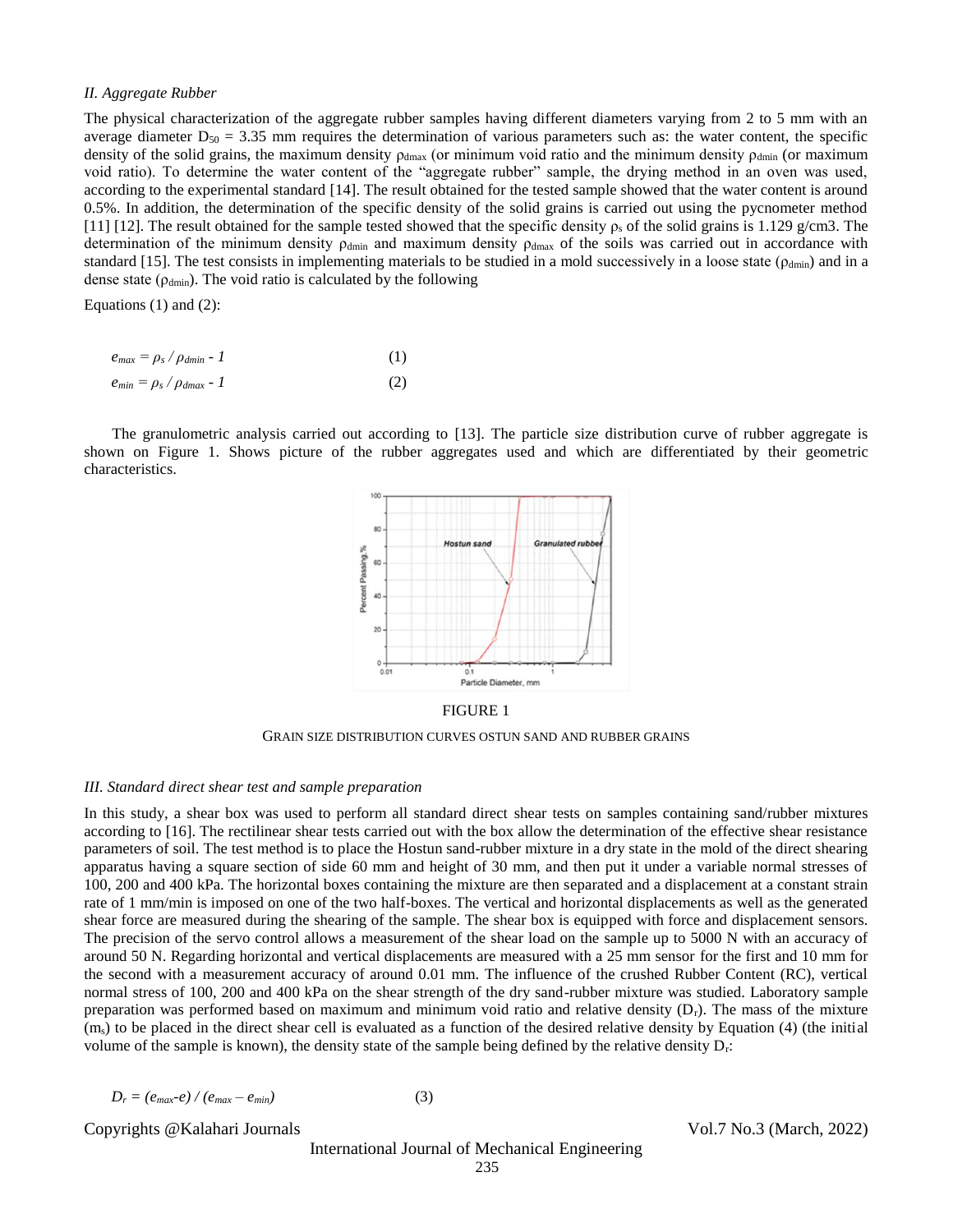$$
m_s = (V_T - \rho_s)/(1 + e_{max} \times (1 - D_r) + D_r \times e_{min})
$$
 (4)

Where:  $\rho_s$  is the specific density of solid grains,  $e_{min}$  and  $e_{max}$  are, respectively, the minimum and maximum void ratios,  $V_T$  is the volume of the sample, and  $D_r$  is the desired relative density.

# **Results and discussions**

Shear strength characteristics of the composite materials were examined with respect to void ratio, the size of granulated rubber, the percentage of rubber and the applied normal stress on the samples in the direct shear test. The influences of granulated rubber and tire chips on the shear properties were analyzed considering varying sizes and contents of rubber. The dilation behaviour of the sand/rubber mixture sample on the increase in rubber content was also analyzed. In this section, the results of the laboratory tests are presented with a discussion highlighting the effects of the various parameters.

The variation of the maximum and the minimum void ratio ( $e_{\text{max}}$  and  $e_{\text{min}}$ ) with the rubber content is illustrated in Figure 2. It can be observed that these two void ratios decrease with the increase of the rubber content RC in the sand-rubber mixtures until a value of RC near to 60% where the trends is inverted for higher value of RC.

#### *I. Effect of Aggregate Rubber Content on Shear Strength of Sand*

Figure 3 shows an example of the response of the material to horizontal deformation, namely Hostun sand mixed with aggregates rubber aggregates.



FIGURE 2

VARIATION OF THE MAXIMUM AND MINIMUM VOID RATIOS VERSUS RUBBERS CONTENT.

These direct shear tests were performed for different aggregates rubber contents ranging from 0 to 30%, under an applied three normal stress (100, 200 and 400 kPa). The results show that the presence of aggregates rubber affects significantly the shear strength of the sand. This shear strength under a vertical normal stress of 100 kPa increased from  $34.38 \pm 2.89$  to 62.5  $\pm$  2.99 for RC = 10% and from 34.38  $\pm$  2.89 to 72.94  $\pm$  3.02 for RC = 20%. Then, it decreased for a rubber content of 30% but it still remains higher than that of pure sand. The mixtures show a typical behavior of a medium state dense of the sand (Dr = 55%), with no decrease in strength after the maximum. This clearly shows that the presence of aggregates rubber leads to a significant improvement in the shear strength of the mixtures. This increase in the shear strength of the mixtures with increasing rubber content can be attributed to the redistribution of sand grains and aggregates rubber in the mixture matrix. Thus, the sand grains are pushed towards the rubber grains which deform and increase the contact area between the two materials. An additional content of RC = 30% rubber increased the shear strength of pure sand, but it decreased compared to the addition of  $RC = 20\%$ . This is because in the shear zone, the rubber grains surround the sand grains and tend to roll and slide over them to create more voids.

The shear strength of the sand-rubber mixture increases significantly with increasing normal stress. Indeed, for a rubber content of 20% under a normal stress of 100 kPa, the shear stress reaches a value of  $73 \pm 3.02$  kPa, while for a normal stress of 200 kPa and 400 kPa, the shear stress reaches a value of  $142 \pm 3.25$  kPa and  $262 \pm 3.65$  kPa respectively. This increase is due to the change in the microstructure of the mixtures which will generate an improvement of the contacts between the particles as already cited by [17]. However for 30% rubber content, this shear strength decreases in the three normal stress cases cited above.

Copyrights @Kalahari Journals Vol.7 No.3 (March, 2022)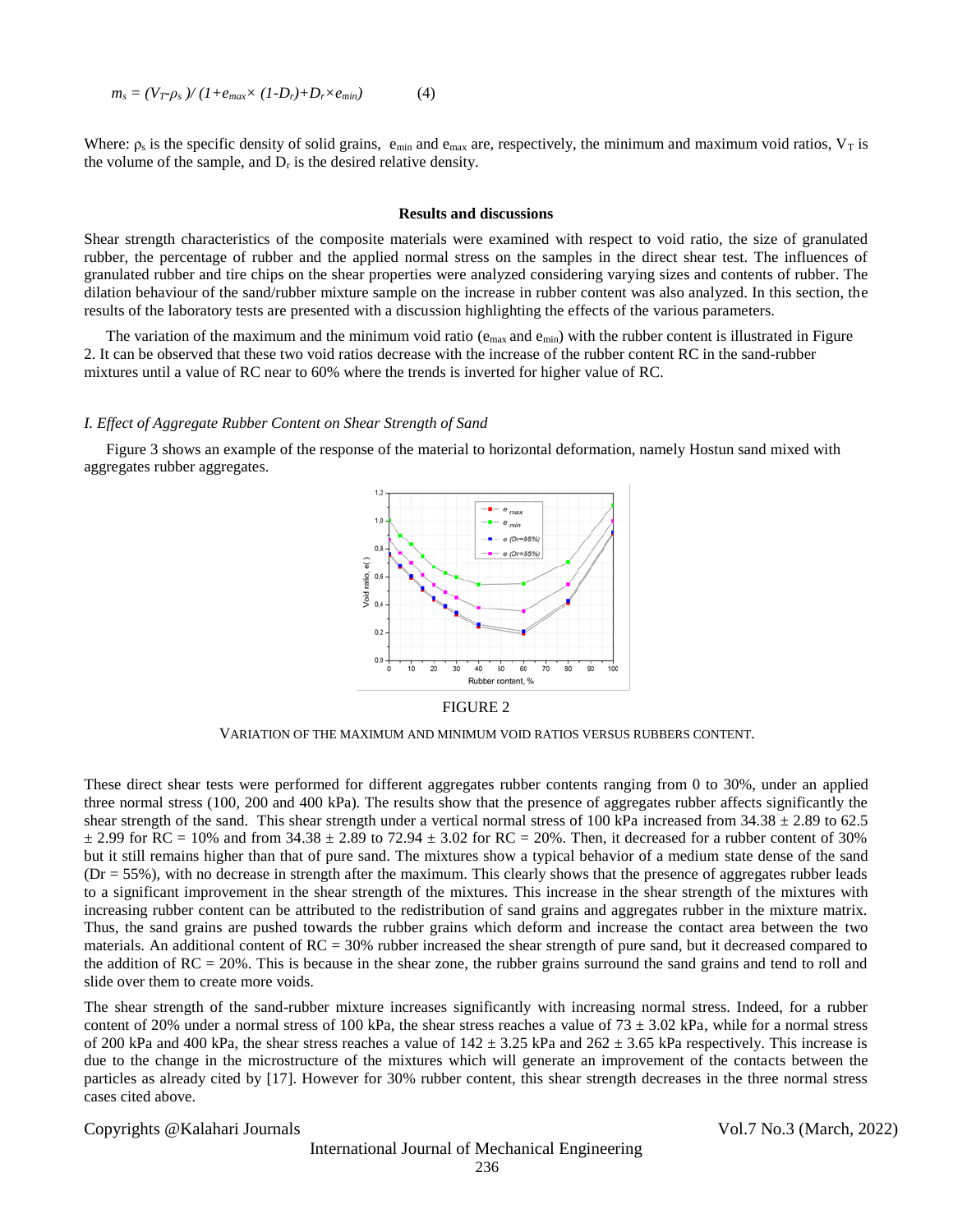

FIGURE 3

SHEAR STRESS VARIATION CURVES FOR DIFFERENT RUBBER CONTENTS UNDER A NORMAL STRESS OF: 100KPA (A), 200KPA (B) AND 400 KPA (C) (DR =55 %)

# *II. Effect of relative density on shear strength of sand-rubber mixture*

Figure 4 shows the variation of the shear strength of the mixtures as a function of horizontal strain under a normal stress of 200 kPa in the dense and medium dense state. The addition of the rubber aggregate content to the sand has a significant effect on the behavior of the mixtures in the dense state. For samples with relative density of 55 and 95%, the shear strength of the sand-rubber mixtures reaches a maximum value of 20% and then it decreases beyond that. This clearly shows that the presence of more granulated rubber in the sand leads to an improvement in shear strength in both cases of relative density. This increase can be attributed to the redistribution of the sand and rubber grains in the mixture. In effect, the sand is pushed into the rubber intergranular voids, increasing the contact area between the two types of materials. It is noted that the shear strength increases with increasing relative density: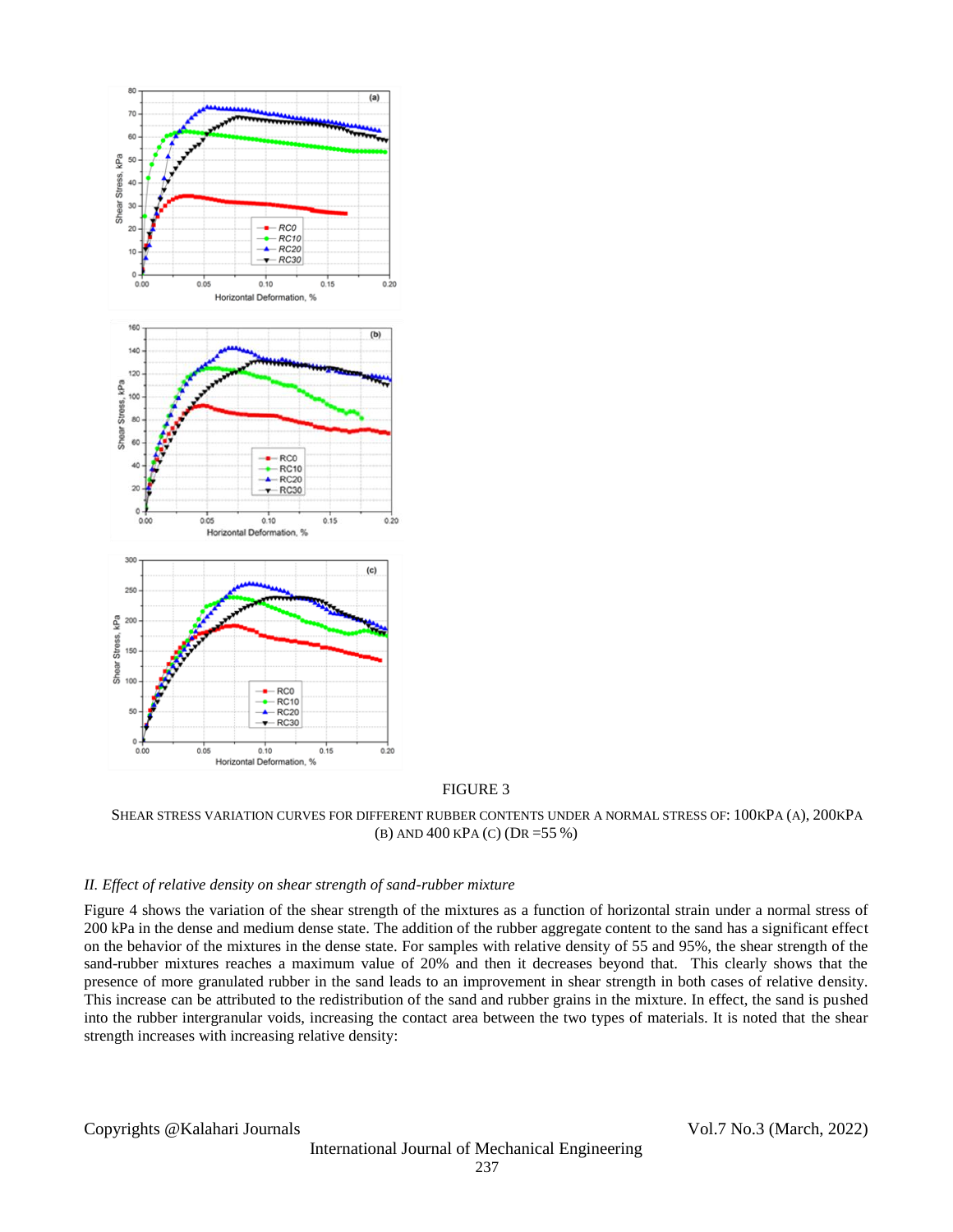

FIGURE 4

SHEAR STRESS VARIATION CURVES FOR DIFFERENT RELATIVE DENSITY: (DR=95 %) AND (DR=55 %)

## **Conclusions**

This study presents a detailed laboratory investigation about the mechanical properties of sand rubber mixtures. The shear tests were done on samples of the sand-rubber mixture with different rubber aggregate content, under different normal stresses and different relative density, the main results can be summarized as follows:

- The maximum and minimum void ratios decrease with increasing rubber grain contents in mixtures.

- The increase in the aggregate rubber content from 0 to 20% induces an increase in the maximum shear strength of mixture and then it decreases beyond 20% rubber content.

- The shear strength of the mixture increases with increasing normal stress.
- The shear strength of the mixture increases with increasing relative density

# **ACKNOWLEDGMENT**

The authors thank the ALIAPUR for providing the rubber and L3E for the availability of laboratory equipment.

## **REFERENCES**

- [1] Thomas, B. S., Gupta, R. C., Kalla, P., Cseteneyi, L., 2014. Strength, abrasion and permeation characteristics of cement concrete containing discarded rubber fine aggregates. *Construction and Building Materials*, 59, 204-212.
- [2] Cao, W., 2007. Study on properties of recycled tire rubber modified asphalt mixtures using dry process. *Construction and Building Materials*, 21(5), 1011-1015.
- [3] Pacheco-Torgal, F., Ding, Y., Jalali, S., 2012. Properties and durability of concrete containing polymeric wastes (tyre rubber and polyethylene terephthalate bottles): *An overview. Construction and Building Materials*, 30, 714-724.
- [4] Shu, X., Huang, B., 2014. Recycling of waste tire rubber in asphalt and portland cement concrete*: An overview. Construction and Building Materials*, 67, 217-224.
- [5] Aksoy, H. S., Taher, N., Awlla, H. A., 2021. Shear strength parameters of sand-tire chips mixtures. *Gümüşhane Üniversitesi Fen Bilimleri Enstitüsü Dergisi*, 11(3), 713-720.

Copyrights @Kalahari Journals Vol.7 No.3 (March, 2022)

International Journal of Mechanical Engineering